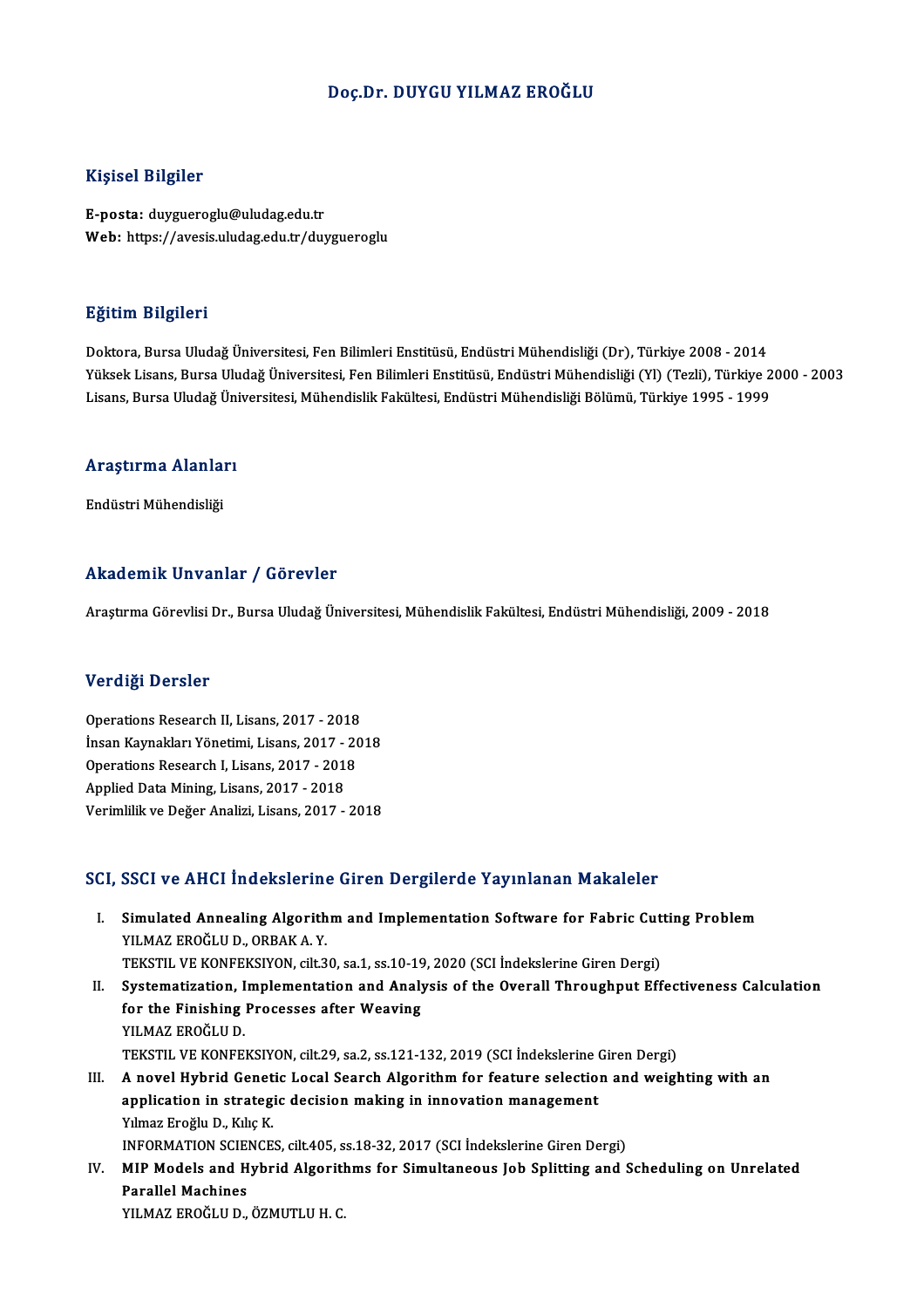SCIENTIFIC WORLD JOURNAL, 2014 (SCI İndekslerine Giren Dergi)<br>Constis alsonithm with local searsh for the unrelated perall

- SCIENTIFIC WORLD JOURNAL, 2014 (SCI İndekslerine Giren Dergi)<br>V. Genetic algorithm with local search for the unrelated parallel machine scheduling problem with SCIENTIFIC WORLD JOURNAL, 2014 (S<br>Genetic algorithm with local searc<br>sequence-dependent set-up times<br>Vilmas Exağlu D. Özmutlu H.C. Özmut Genetic algorithm with local search fo<br>sequence-dependent set-up times<br>Yılmaz Eroğlu D., Özmutlu H. C. , Özmutlu S.<br>INTERNATIONAL JOURNAL OF PRODUCTIO sequence-dependent set-up times<br>Yılmaz Eroğlu D., Özmutlu H. C. , Özmutlu S.<br>INTERNATIONAL JOURNAL OF PRODUCTION RESEARCH, cilt.52, sa.19, ss.5841-5856, 2014 (SCI İndekslerine Giren Yılmaz<br>INTERI<br>Dergi)<br>Introd INTERNATIONAL JOURNAL OF PRODUCTION RESEARCH, cilt.52, sa.19, ss.5841-5856, 2014 (SCI indekslerine Gir<br>Dergi)<br>VI. Introducing the MCHF/OVRP/SDMP: Multicapacitated/Heterogeneous Fleet/Open Vehicle Routing<br>Problems with Spli
- Dergi)<br>Introducing the MCHF/OVRP/SDMP: Multicapacita<br>Problems with Split Deliveries and Multiproducts<br>YU MAZ EROČLU D. CAČLAR CENCOSMAN B. CAVDUR L Introducing the MCHF/OVRP/SDMP: Multicapacitated/Heterogen<br>Problems with Split Deliveries and Multiproducts<br>YILMAZ EROĞLU D., ÇAĞLAR GENÇOSMAN B., ÇAVDUR F., ÖZMUTLU H. C.<br>SCIENTIEIC WOBLD JOUPNAL 2014 (SCLIndekskrine Cire Problems with Split Deliveries and Multiproducts<br>YILMAZ EROĞLU D., ÇAĞLAR GENÇOSMAN B., ÇAVDUR F., ÖZMUTLU H. C.<br>SCIENTIFIC WORLD JOURNAL, 2014 (SCI İndekslerine Giren Dergi) YILMAZ EROĞLU D., ÇAĞLAR GENÇOSMAN B., ÇAVDUR F., ÖZMUTLU H. C.<br>SCIENTIFIC WORLD JOURNAL, 2014 (SCI İndekslerine Giren Dergi)<br>VII. — A GENETIC ALGORITHM FOR THE UNRELATED PARALLEL MACHINE SCHEDULING PROBLEM WITH
- SCIENTIFIC WORLD JOURNAL, 2014 (SCI İndekslerine Giren Dergi)<br>A GENETIC ALGORITHM FOR THE UNRELATED PARALLEL MACHINE SCHEDULING<br>JOB SPLITTING AND SEQUENCE-DEPENDENT SETUP TIMES LOOM SCHEDULING<br>VILMAZ ERQĞLU D. ÖZMUTLU H. A GENETIC ALGORITHM FOR THE UNRELAT<br>JOB SPLITTING AND SEQUENCE-DEPENDEN<br>YILMAZ EROĞLU D., ÖZMUTLU H. C. , Koksal S. A.<br>TEKSTIL VE KONEEKSIYON silt 24, 201, 2066 72. JOB SPLITTING AND SEQUENCE-DEPENDENT SETUP TIMES - LOOM SCHEDULING<br>YILMAZ EROĞLU D., ÖZMUTLU H. C. , Koksal S. A.<br>TEKSTIL VE KONFEKSIYON, cilt.24, sa.1, ss.66-73, 2014 (SCI İndekslerine Giren Dergi)

#### Diğer Dergilerde Yayınlanan Makaleler

- Iğer Dergilerde Yayınlanan Makaleler<br>I. Lastik Jant Birleştirme Operasyonu İçin Dış Kaynak Kullanım Kararı Benzetim Modeli<br>XII MAZ EROĞLU D 1 Dergilerud Tu<br>Lastik Jant Birleşt<br>YILMAZ EROĞLU D. Lastik Jant Birleştirme Operasyonu İçin Dış Kaynak Kullanım Kararı Benzetim Modeli<br>YILMAZ EROĞLU D.<br>Uludağ Üniversitesi Mühendislik Fakültesi Dergisi, cilt.25, 2020 (Diğer Kurumların Hakemli Dergileri)<br>Ciris Kalite Kantrol YILMAZ EROĞLU D.<br>Uludağ Üniversitesi Mühendislik Fakültesi Dergisi, cilt.25, 2020 (Diğer K<br>II. Giriş Kalite Kontrol Sürecinde Kabul-Ret Kararı Destek Sistemi<br>YILMAZ EROĞLU D.
- Uludağ Üniversitesi<br>Giriş Kalite Kontr<br>YILMAZ EROĞLU D.<br>Cari Üniversitesi Fe Giriş Kalite Kontrol Sürecinde Kabul-Ret Kararı Destek Sistemi<br>YILMAZ EROĞLU D.<br>Gazi Üniversitesi Fen Bilimleri Dergisi Part C: Tasarım ve Teknoloji, cilt.7, sa.3, ss.576-590, 2019 (Diğer Kurumların YILMAZ EROĞLU D<br>Gazi Üniversitesi Fe<br>Hakemli Dergileri)<br>A Multi *Conneitu* Gazi Üniversitesi Fen Bilimleri Dergisi Part C: Tasarım ve Teknoloji, cilt.7, sa.3, ss.576-590, 2019<br>Hakemli Dergileri)<br>III. A Multi-Capacity Integrated Vehicle Routing and Loading Model for Pickup Milk Run<br>VII MAZ EROČLU

### Hakemli Dergileri)<br>A Multi-Capacity Integrated Vehicle Rou<br>YILMAZ EROĞLU D., Cagliano A. C. , Rafele C.<br>International Journal of Mechanics and Cont YILMAZ EROĞLU D., Cagliano A. C., Rafele C.

International Journal of Mechanics and Control, cilt.18, sa.2, ss.107-121, 2017 (Diğer Kurumların Hakemli Dergileri) International Journal of Mechanics and Control, cilt.18, sa.2, ss.107-121, 2017 (D<br>Dergileri)<br>IV. Çoklu Ürün İçeren Seri Alt Sistem İçin Toplam Etkinliğin Hesaplanması<br>VII MAZ EROĞLU D

Dergileri)<br>Çoklu Ürün İçerer<br>YILMAZ EROĞLU D.<br>Journal of Current L Çoklu Ürün İçeren Seri Alt Sistem İçin Toplam Etkinliğin Hesaplanması<br>YILMAZ EROĞLU D.<br>Journal of Current Researches on Engineering, Science and Technology, cilt.3, sa.2, ss.19-32, 2017 (Diğer<br>Kurumların Hakamli Dergileri) YILMAZ EROĞLU D.<br>Journal of Current Researches<br>Kurumların Hakemli Dergileri)

# Kurumların Hakemli Dergileri)<br>Kitap & Kitap Bölümleri

Itap & Kitap Bölümleri<br>I. HYBRID ALGORITHMSMIP MODELS FOR UNRELATED PARALLEL MACHINE SCHEDULING<br>XILMAZ EROČLILD *y* & marp Botan<br>HYBRID ALGORIT<br>YILMAZ EROĞLU D.<br>LAB LAMBERT Accd YILMAZ EROĞLU D.<br>LAP LAMBERT Academic Publishing, Saarbrücken, 2015

#### Hakemli Kongre / Sempozyum Bildiri Kitaplarında Yer Alan Yayınlar

- akemli Kongre / Sempozyum Bildiri Kitaplarında Yer Alan Yayınlar<br>I. Improved Hybrid Genetic-Local Search Algorithm for Simultaneous Feature Selection and Weighting<br>CAČLAR CENCOSMAN B. YU MAZ EROČLU D. Božen M EMIT ROLLET JI SEMPOZI UM DRUHT RREPERT.<br>Improved Hybrid Genetic-Local Search Algorithm<br>ÇAĞLAR GENÇOSMAN B., YILMAZ EROĞLU D., Beğen M. Improved Hybrid Genetic-Local Search Algorith<br>ÇAĞLAR GENÇOSMAN B., YILMAZ EROĞLU D., Beğen l<br>Yazılım 2013, Bursa, Türkiye, 27 - 28 Eylül 2013, ss.4<br>Malgame Lojistiži İsin Colistinilen Matematikesl
- ÇAĞLAR GENÇOSMAN B., YILMAZ EROĞLU D., Beğen M.<br>1974 Yazılım 2013, Bursa, Türkiye, 27 28 Eylül 2013, ss.4<br>II. Malzeme Lojistiği İçin Geliştirilen Matematiksel Model ve Hibrit Algoritma<br>1981-YILMAZ EROĞLU D. Yazılım 2013, Bursa<br>Malzeme Lojistiği<br>YILMAZ EROĞLU D.<br>YA*I*FM 2019 (29. V. Malzeme Lojistiği İçin Geliştirilen Matematiksel Model ve Hibrit Algoritma<br>YILMAZ EROĞLU D.<br>YA/EM 2018 (38. Yöneylem Araştırması ve Endüstri Mühendisliği Kongresi), Eskişehir, Türkiye, 26 - 29 Haziran<br>2018 *s*s 22 YILMAZ ER<br>YA/EM 201<br>2018, ss.33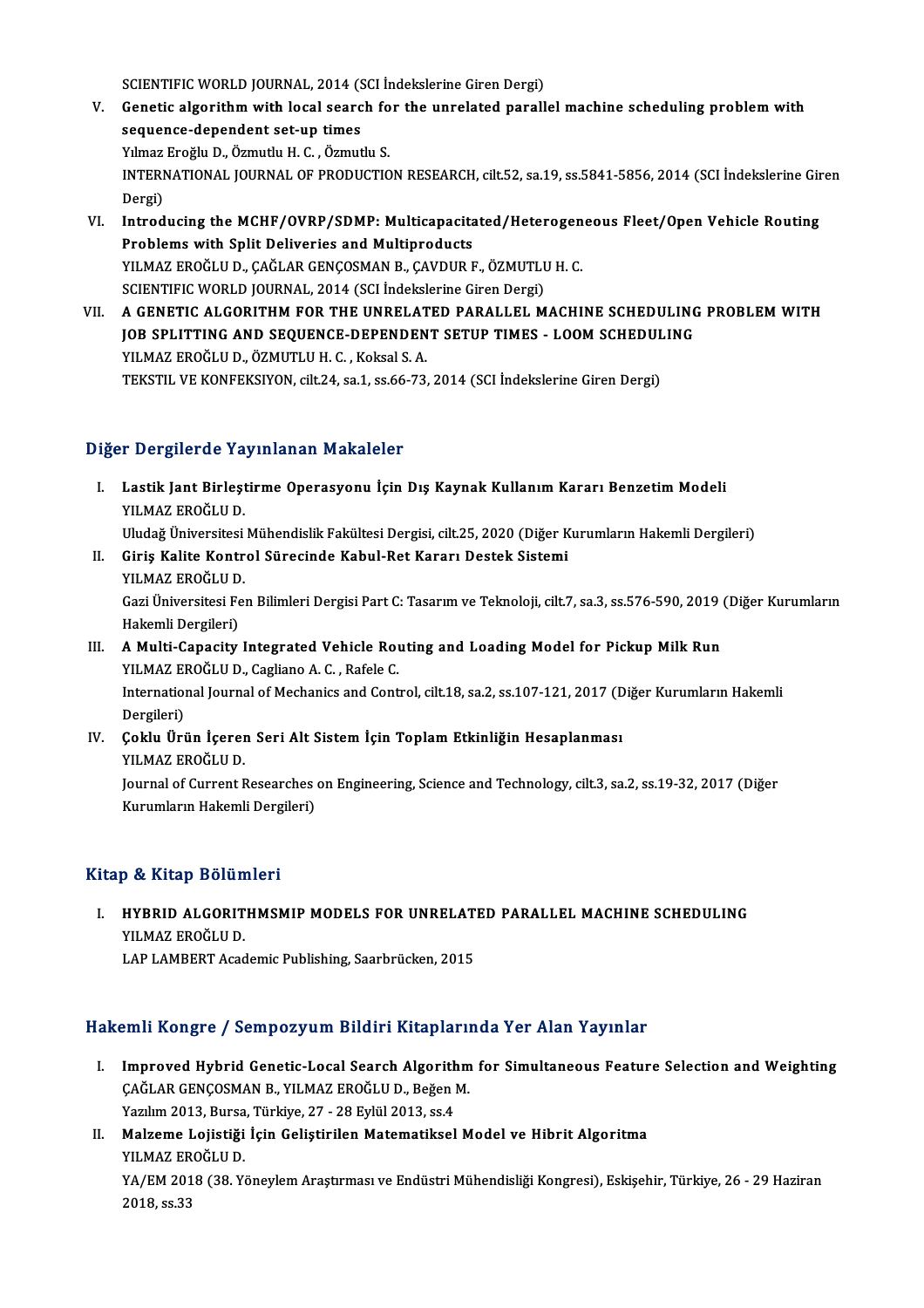III. Capacity Planning for Support Parts for Pipe Production<br>Cill Epyliz F, VII DIZ B, KAVA C, VII MAZ EPOČLIL D, CÜNDÜZ 7 Capacity Planning for Support Parts for Pipe Production<br>GÜLERYÜZ E., YILDIZ P., KAYA G., YILMAZ EROĞLU D., GÜNDÜZ T.<br>International Conference en Annlied Mathematics in Engineering. GÜLERYÜZ E., YILDIZ P., KAYA G., YILMAZ EROĞLU D., GÜNDÜZ T.<br>International Conference on Applied Mathematics in Engineering, Balıkesir, Türkiye, 27 - 29 Haziran 2018, ss.91 GÜLERYÜZ E., YILDIZ P., KAYA G., YILMAZ EROĞLU D., GÜNDÜZ T.<br>International Conference on Applied Mathematics in Engineering, Balıkesir, Türkiye, 27 - 29 Haziran 2018, ss.91<br>IV. Determining the importance levels for each pr International Conference on Applied Math<br>Determining the importance levels fo<br>using hybrid evolutionary algorithm<br>YU MAZ EROČLU D Determining the i<br>using hybrid evol<br>YILMAZ EROĞLU D.<br>Clabal leint Conferg using hybrid evolutionary algorithm<br>YILMAZ EROĞLU D.<br>Global Joint Conference on Industrial Engineering and It's Application Areas GJCIE, Nevşehir, Türkiye, 21 - 22 YILMAZ EROĞLU D.<br>Global Joint Conferen<br>Haziran 2018, ss.11<br>A Method for Dete Global Joint Conference on Industrial Engineering and It's Application Areas<br>Haziran 2018, ss.11<br>V. A Method for Determining the Most Important Innovation Factors<br>VII MAZ EPOČLU D Haziran 2018, ss.11<br>A Method for Det<br>YILMAZ EROĞLU D.<br>International Cenfel A Method for Determining the Most Important Innovation Factors<br>YILMAZ EROĞLU D.<br>International Conference on Engineering Technology, Computer, Basic Applied Sciences (ECBA- 2016), İstanbul,<br>Türkiye 12 - 14 Ekim 2016, 88.14 YILMAZ EROĞLU D.<br>International Conference on Engir<br>Türkiye, 13 - 14 Ekim 2016, ss.14<br>A Case Study on Glabel Sunnlı International Conference on Engineering Technology, Computer, Basic Applied Sciences (ECBA- 20<br>Türkiye, 13 - 14 Ekim 2016, ss.14<br>VI. A Case Study on Global Supply Chain Management: Smart Method In Simulation Model<br>VII MAZ Türkiye, 13 - 14 Ekim 2016, ss.14<br>VI. A Case Study on Global Supply Chain Management: Smart Method In Simulation Model<br>YILMAZ EROĞLU D. A Case Study on Global Supply Chain Management: Smart Method In Simulation Model<br>YILMAZ EROĞLU D.<br>International Conference On Advances In Science ICAS 2016, İstanbul, Türkiye, 31 Ağustos - 02 Eylül 2016, ss.202<br>OEE Annusas VII. OEE Approach In Textile Industry A Case Study in Finishing Of Weaving Process<br>YILMAZ EROĞLU D., ORBAK A.Y. International Conference On Adv<br>OEE Approach In Textile Indu<br>YILMAZ EROĞLU D., ORBAK A. Y.<br>International Conference On Adv InternationalConferenceOnAdvances InScience ICAS2016, İstanbul,Türkiye,31Ağustos -02Eylül2016 YILMAZ EROĞLU D., ORBAK A. Y.<br>International Conference On Advances In Science ICAS 2016, İstanbul, Türkiye, 31 Ağustos - 02 Eylül 2016<br>VIII. Outsourcing Decision in an Automobile Assembly Plant Simulation Model for Tir International Confer<br>Outsourcing Decis<br>YILMAZ EROĞLU D.<br>International Confer Outsourcing Decision in an Automobile Assembly Plant Simulation Model for Tire Rim Assembly<br>YILMAZ EROĞLU D.<br>International Conference on Advances in Science ICAS 2016, İstanbul, Türkiye, 31 Ağustos - 02 Eylül 2016, ss.201<br> YILMAZ EROĞLU D.<br>International Conference on Advances in Science ICAS 2016, İstanb<br>IX. Cutting Algorithm for Weaving Process of Textile Industry<br>YILMAZ EROĞLU D., ORBAK A. Y. International Conference on Advances in Science ICAS 2016, İstanbul, Türkiye, 31 Ağustos - 02 Eylül 2016, ss.201 Cutting Algorithm for Weaving Process of Textile Industry<br>YILMAZ EROĞLU D., ORBAK A. Y.<br>International Conference On Advances In Science ICAS 2016, İstanbul, Türkiye, 31 Ağustos - 02 Eylül 2016<br>Huhrid Method for Large Seele YILMAZ EROĞLU D., ORBAK A. Y.<br>International Conference On Advances In Science ICAS 2016<br>X. Hybrid Method for Large Scale Scheduling Problem<br>VILMAZ EROĞLU D. International Confer<br><mark>Hybrid Method fo</mark><br>YILMAZ EROĞLU D.<br>Clabal Jaint Confere Hybrid Method for Large Scale Scheduling Problem<br>YILMAZ EROĞLU D.<br>Global Joint Conference on Industrial Engineering and its Application Areas, İstanbul, Türkiye, 14 - 15 Temmuz<br>2016.es 405 YILMAZ ERO)<br>Global Joint C<br>2016, ss.495<br>MIP Model c Global Joint Conference on Industrial Engineering and its Application A<br>2016, ss.495<br>XI. MIP Model and Hybrid Heuristic Solution Method for Milkrun<br>XII MAZ EROČULD 2016, ss.495<br>MIP Model and Hy<br>YILMAZ EROĞLU D.<br>Clabal Jaint Canfara MIP Model and Hybrid Heuristic Solution Method for Milkrun<br>YILMAZ EROĞLU D.<br>Global Joint Conference on Industrial Engineering and its Application Areas, İstanbul, Türkiye, 14 - 15 Temmuz<br>2016.es 402 YILMAZ EROÒ<br>Global Joint C<br>2016, ss.492<br>Conotis Alge Global Joint Conference on Industrial Engineering and its Application Ar<br>2016, ss.492<br>XII. Genetic Algorithm Based Hybrid Solution for Feature Selection<br>XII. MAZEROČLUD CAČLAR GENGOSMAN B 2016, ss.492<br>Genetic Algorithm Based Hybrid Solution<br>YILMAZ EROĞLU D., ÇAĞLAR GENÇOSMAN B.<br>CICIE 2016 - Preceedings of the Clabel Joint C Genetic Algorithm Based Hybrid Solution for Feature Selection<br>YILMAZ EROĞLU D., ÇAĞLAR GENÇOSMAN B.<br>GJCIE 2016 - Proceedings of the Global Joint Conference on Industrial Engineering and Its Application Areas,<br>İstanbul Türk YILMAZ EROĞLU D., ÇAĞLAR GENÇC<br>GJCIE 2016 - Proceedings of the Glol<br>İstanbul, Türkiye, 14 Temmuz 2016<br>Camparisan of dunamia sahadul GJCIE 2016 - Proceedings of the Global Joint Conference on Industrial Engineering and Its Application Areas,<br>Istanbul, Türkiye, 14 Temmuz 2016<br>XIII. Comparison of dynamic scheduling approaches Predictive reactive schedulin İstanbul, Türkiye, 14 Temmuz 2016<br>Comparison of dynamic scheduling approaches Pre<br>scheduling in a generalized flowshop environment<br>CAČLAR CENCOSMAN R. YU MAZ EROČLU D Comparison of dynamic scheduling appr<br>scheduling in a generalized flowshop en<br>ÇAĞLAR GENÇOSMAN B., YILMAZ EROĞLU D.<br>CICIE 2016 - Preceedings of the Clebel Joint C scheduling in a generalized flowshop environment<br>CAĞLAR GENÇOSMAN B., YILMAZ EROĞLU D.<br>GJCIE 2016 - Proceedings of the Global Joint Conference on Industrial Engineering and Its Application Areas, ÇAĞLAR GENÇOSMAN B., YILMAZ EROĞI<br>GJCIE 2016 - Proceedings of the Global Jo<br>İstanbul, Türkiye, 14 - 15 Temmuz 2016<br>Comnarison of Nouval Naturark and GJCIE 2016 - Proceedings of the Global Joint Conference on Industrial Engineering and Its Application Areas,<br>İstanbul, Türkiye, 14 - 15 Temmuz 2016<br>XIV. Comparison of Neural Network and Wrapper Methods for Decision Making Istanbul, Türkiye, 14 - 15 T<br>Comparison of Neural N<br>Quality Control Process<br>YU MAZ EROČLU D. CAČLA Comparison of Neural Network and Wra<br>Quality Control Process<br>YILMAZ EROĞLU D., ÇAĞLAR GENÇOSMAN B.<br>CICIE 2016 - Proceedings of the Clabel Joint C Quality Control Process<br>YILMAZ EROĞLU D., ÇAĞLAR GENÇOSMAN B.<br>GJCIE 2016 - Proceedings of the Global Joint Conference on Industrial Engineering and Its Application Areas, 14<br>15 Temmuz 2016 YILMAZ EROĞLU D., ÇAĞLAR GENÇOSMAN B. GJCIE 2016 - Proceedings of the Global Joint Conference on Industrial Engineering and Its Application<br>15 Temmuz 2016<br>XV. Dynamic scheduling of generalized flowshop problems using mathematical programming<br> $CACHAB CENCOSMAN B-VUMAZ EPOCHUN$ 15 Temmuz 2016<br>Dynamic scheduling of generalized flow:<br>ÇAĞLAR GENÇOSMAN B., YILMAZ EROĞLU D.<br>CICIE 2016 - Preceedings of the Glabel Joint G Dynamic scheduling of generalized flowshop problems using mathematical programming<br>ÇAĞLAR GENÇOSMAN B., YILMAZ EROĞLU D.<br>GJCIE 2016 - Proceedings of the Global Joint Conference on Industrial Engineering and Its Application CAĞLAR GENÇOSMAN B., YILMAZ EROĞI<br>GJCIE 2016 - Proceedings of the Global Jo<br>İstanbul, Türkiye, 14 - 15 Temmuz 2016<br>A Hybrid Classifisation Mathod Bass GJCIE 2016 - Proceedings of the Global Joint Conference on Industrial Engineering and Its Application Areas,<br>İstanbul, Türkiye, 14 - 15 Temmuz 2016<br>XVI. A Hybrid Classification Method Based on Genetic Algorithm, Local S